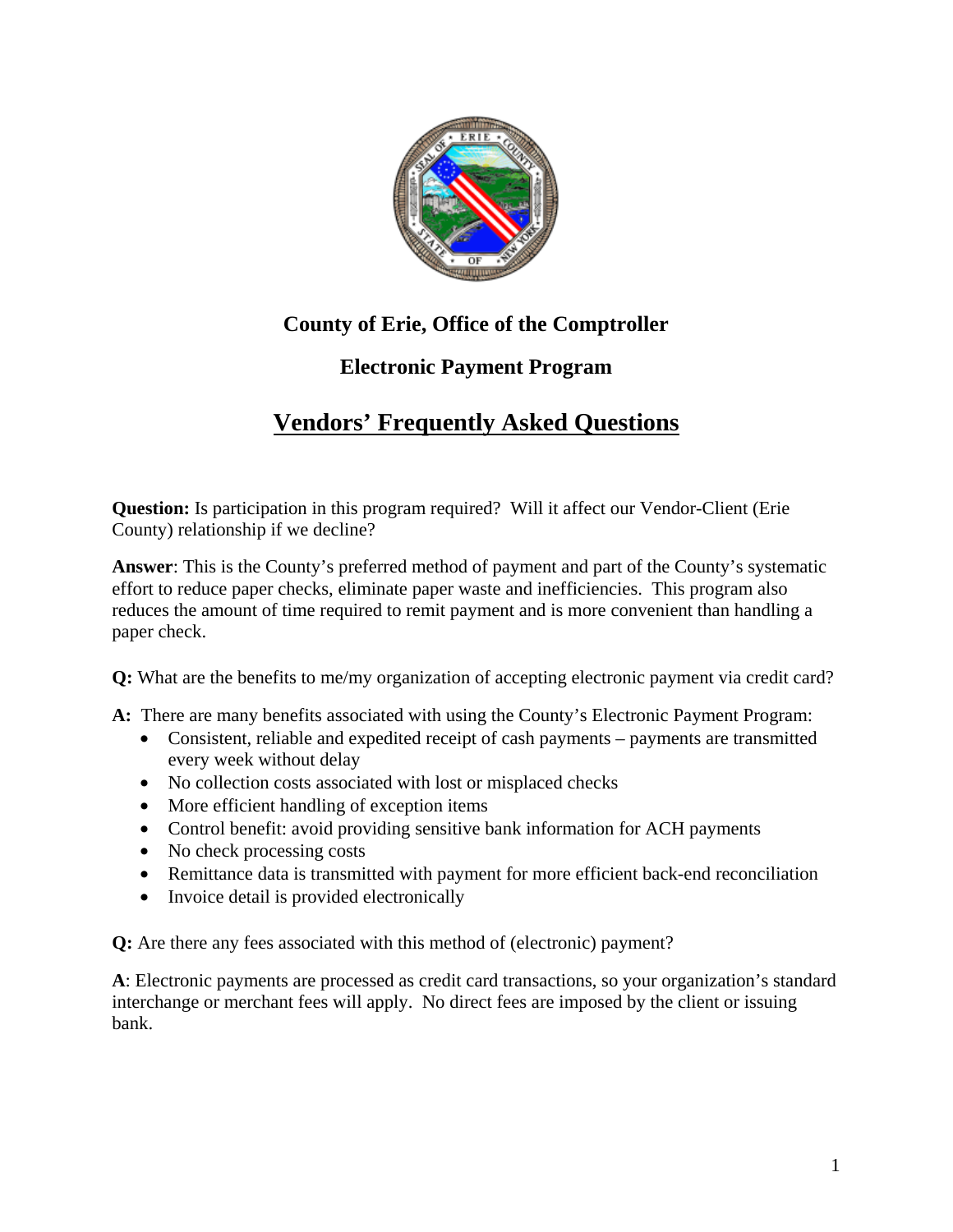**Q**: Is the County willing to absorb the fees?

**A**: It is not the County's intention to absorb fees associated with your Merchant Card Service Provider.

**Q:** Is it safe to keep the card number on file?

**A:** The new payment process keeps your credit card account at a credit limit of \$0.00 until an invoice to the County has been approved for payment. Once an invoice is approved, the card will be funded with the exact amount due and you/your organization will receive a remittance, which is an electronic confirmation that the card is prepared to be charged. This technology makes keeping a card on file completely safe.

**Q (Concern):** Our organization's policy does not permit us to retain a credit card number on file.

**A:** Will your organization allow you to maintain only the first 12 numbers on the card? For security reasons, the remittance advice (which authorizes payment) only identifies the last four digits of the card. Upon receipt of the remittance you/your organization will have the complete card information in order to process the transaction.

**Q:** Will the net terms change? How quickly will we be paid?

**A:** Your terms will remain the same; however, you/your organization will benefit from the reduced float. Funds are typically deposited within 48 hours after processing the transaction.

**Q:** How does this affect our invoicing? What about credits and short-pays?

**A:** Your (organization's) invoicing, current procedures and client contacts will remain the same.

**Q**: What is the client account number or billing address?

**A:** For security purposes, the County does not maintain account or billing information on file. If desired, the County will note that additional information is required.

**Q**: What about past-due/outstanding invoices?

**A**: Please discuss this with your (organization's) Client Accounts Payable contact or the Client Program Administer.

**Q**: Our organization requires a signed Card Authorization Form for every credit card transaction. Can the County fax this information along with the remittance?

**A**: The County will contact you with the card information to keep on file. At that time you can provide your internal Card Authorization Form to the County and maintain that form containing the card information. The remittance is your ongoing authorization to process the card for the indicated exact amount.